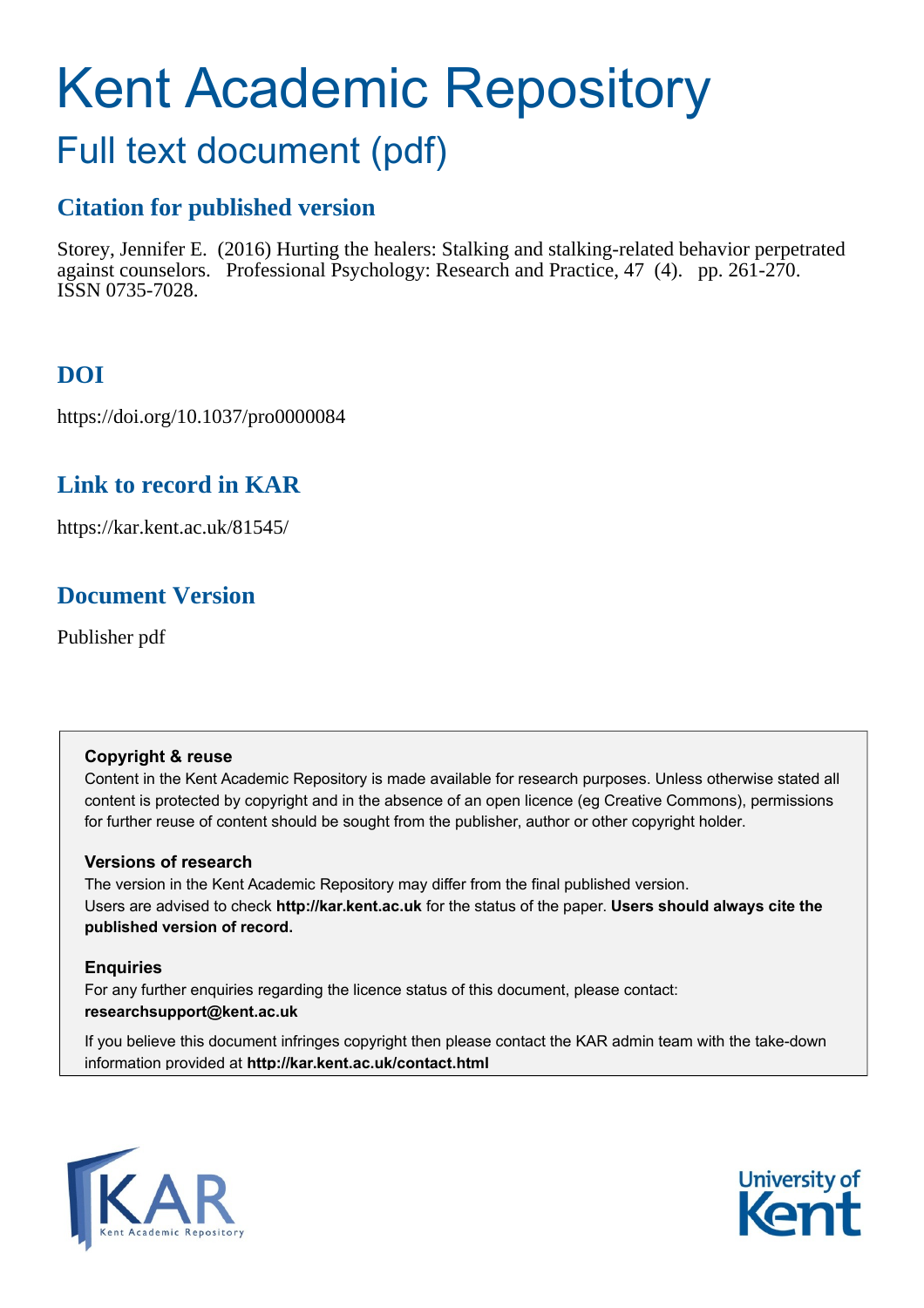## **Professional Psychology: Research and Practice**

## **Hurting the Healers: Stalking and Stalking-Related Behavior Perpetrated Against Counselors**

Jennifer E. Storey

Online First Publication, June 2, 2016. http://dx.doi.org/10.1037/pro0000084

#### **CITATION**

Storey, J. E. (2016, June 2). Hurting the Healers: Stalking and Stalking-Related Behavior Perpetrated Against Counselors. Professional Psychology: Research and Practice. Advance online publication. http://dx.doi.org/10.1037/pro0000084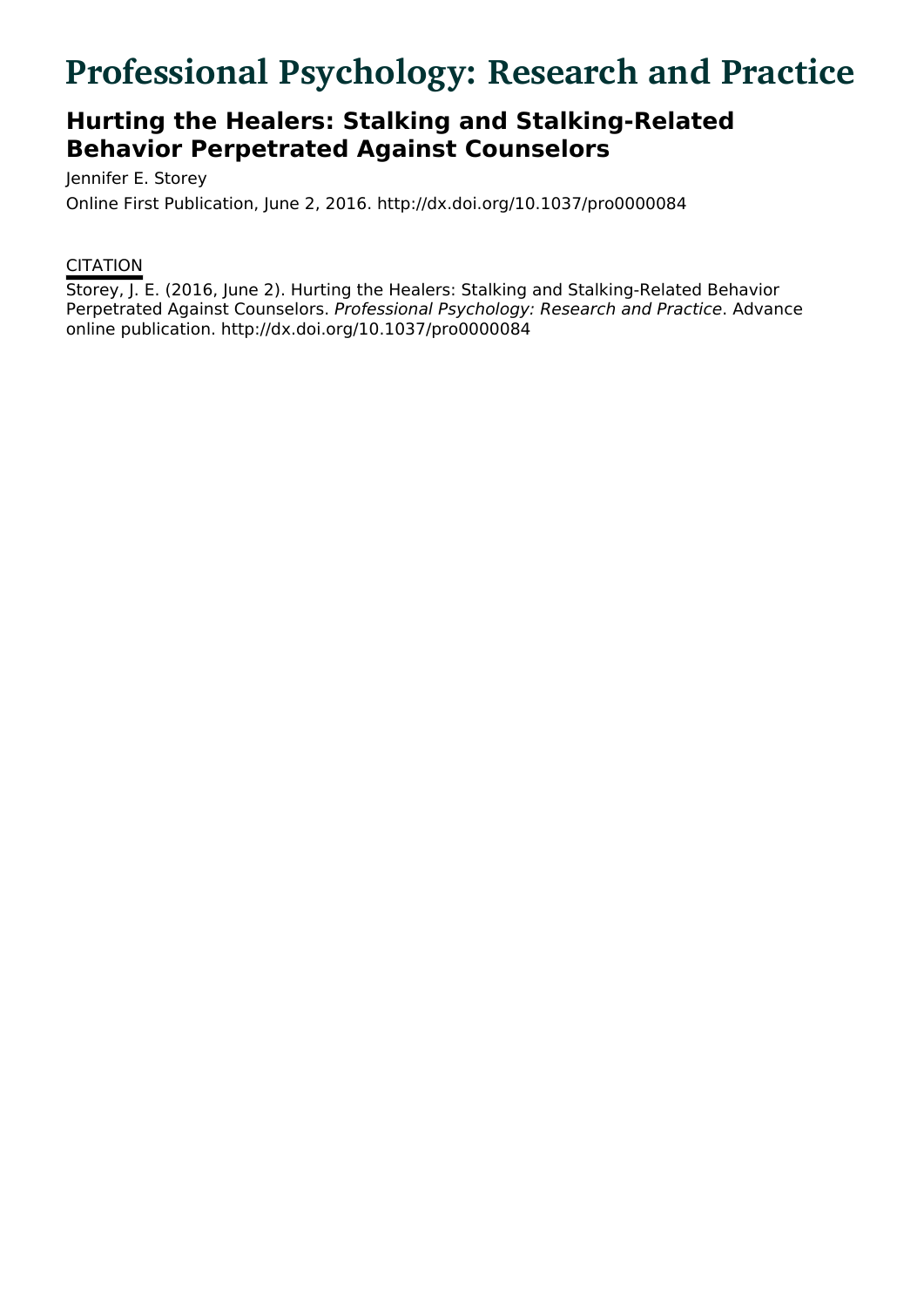### Hurting the Healers: Stalking and Stalking-Related Behavior Perpetrated Against Counselors

Jennifer E. Storey Mid Sweden University

The increased risk of stalking faced by mental health professionals (MHPs) raises many important questions for practitioners. For instance, what factors place MHPs at greater risk of being stalked, and what perceptions do MHPs have about stalking? The present study investigates these and other understudied questions pertaining to stalking and stalking-related behavior perpetrated toward MHPs in the context of their work, by surveying a sample of 346 registered clinical counselors in British Columbia, Canada. Results indicated that many respondents had experienced individual stalking-related behaviors, and  $7\%$  ( $n = 23$ ) had been stalked by a client. Work-related stalking and stalking-related behavior was perpetrated by clients, coworkers, and the acquaintances of clients. Respondents treating clients for forensic, substance abuse, and sexuality issues as well as for sexual abuse were at greater risk of being victimized. However, respondents treating clients out of their residence were not at greater risk. Less than half (47%) of respondents were aware of their heightened risk of being stalked, and many (50%) endorsed the view that poor clinical skill can increase stalking victimization. The majority of respondents reported that they would call police or terminate therapy in the event that they were being stalked by a client and three-quarters wanted to receive training on stalking. Findings suggest the need and desire for training that raises the awareness and abilities of MHPs to manage stalking behavior, but that also challenges unfounded and potentially harmful beliefs that some MHPs hold about their victimized colleagues.

*Keywords:* stalking, mental health professionals, counselors, violence in the workplace

In their efforts to treat clients through the provision of therapy and other services mental health professionals (MHPs), such as counselors, psychologists, and psychiatrists, can become the targets of stalking and unwanted approach behavior by clients. Although lifetime prevalence rates of stalking in Western populations vary between 2% and 15% (Whyte, Penny, Christopherson, Reiss, & Petch, 2011), these rates are not spread equally within the population. Research has shown that individuals who hold partic-

JENNIFER E. STOREY received her PhD in forensic psychology from Simon Fraser University. She is currently an assistant professor in the Department of Social Sciences, Section for Criminology, at Mid Sweden University. Her areas of professional interest include stalking, elder abuse, intimate partner violence, and violence risk assessment and management.

THANKS TO THE BRITISH COLUMBIA ASSOCIATION OF CLINICAL COUNSEL-ORS for their support and cooperation, Stephen D. Hart, Kevin S. Douglas, and P. Randall Kropp for their supervision of the work on which this study was based, and Susanne Strand for her comments on an earlier draft. Also acknowledged is the work of Mary Nguyen, Allison Harasymchuk, Samantha Herbert, and Stephanie Fowler in transferring and cleaning the data. Jennifer E. Storey was supported by a Postdoctoral Fellowship from the Social Sciences and Humanities Research Council of Canada. The opinions expressed herein are those of the author and do not necessarily reflect those of any other person or agency. Portions of the data reported herein were previously included in the author's doctoral dissertation.

CORRESPONDENCE CONCERNING THIS ARTICLE should be addressed to Jennifer E. Storey, Department of Social Sciences, Section for Criminology, Mid Sweden University, Holmgatan 10, 851 70 Sundsvall, Sweden. E-mail: storeyje@gmail.com

ular jobs are more likely to be victimized. Evidence from many studies across several decades has shown that one group that is particularly at risk is MHPs (for reviews, see Galeazzi & De Fazio, 2006; Mullen, Pathé, & Purcell, 2009).

Stalking is the "unwanted and repeated communication, contact, or other conduct that deliberately or recklessly causes people to experience reasonable fear or concern for their safety or the safety of others known to them" (Kropp, Hart, & Lyon, 2008, p. 1). In their literature review, which included studies of multiple professional types from several countries, Galeazzi and De Fazio (2006) estimated prevalence rates for stalking of MHPs to be between 10% and 20%. Some studies have found psychiatrists to be at greater risk (McIvor, Potter, & Davies, 2008; Lion & Herschler, 1998), whereas others have failed to find differences based on professional type (Jones & Sheridan, 2009). However, studies of certain types of MHPs such as counselors are limited. For instance, only one study to date has examined the prevalence of stalking among MHPs working at counseling centers. Romans, Hays, and White (1996) found that 5.6% of the MHPs working at a university counseling center had been stalked and 64% had been harassed. Harassment was defined as a "willful course of conduct directed at a specific person which seriously alarms or annoys the person, and which serves no legitimate purpose" (Romans et al., 1996, p. 596). Harassment is typically found to be more prevalent than staking because its definition has a lower threshold. Although harassing behaviors can be similar to stalking behaviors, harassment usually does not require that the victim experience fear.

As a consequence of stalking, MHPs report being forced to make significant life changes including moving, reducing social activities, increasing security, and enduring substantial psychological consequences such as depression, sleeplessness, and irritabil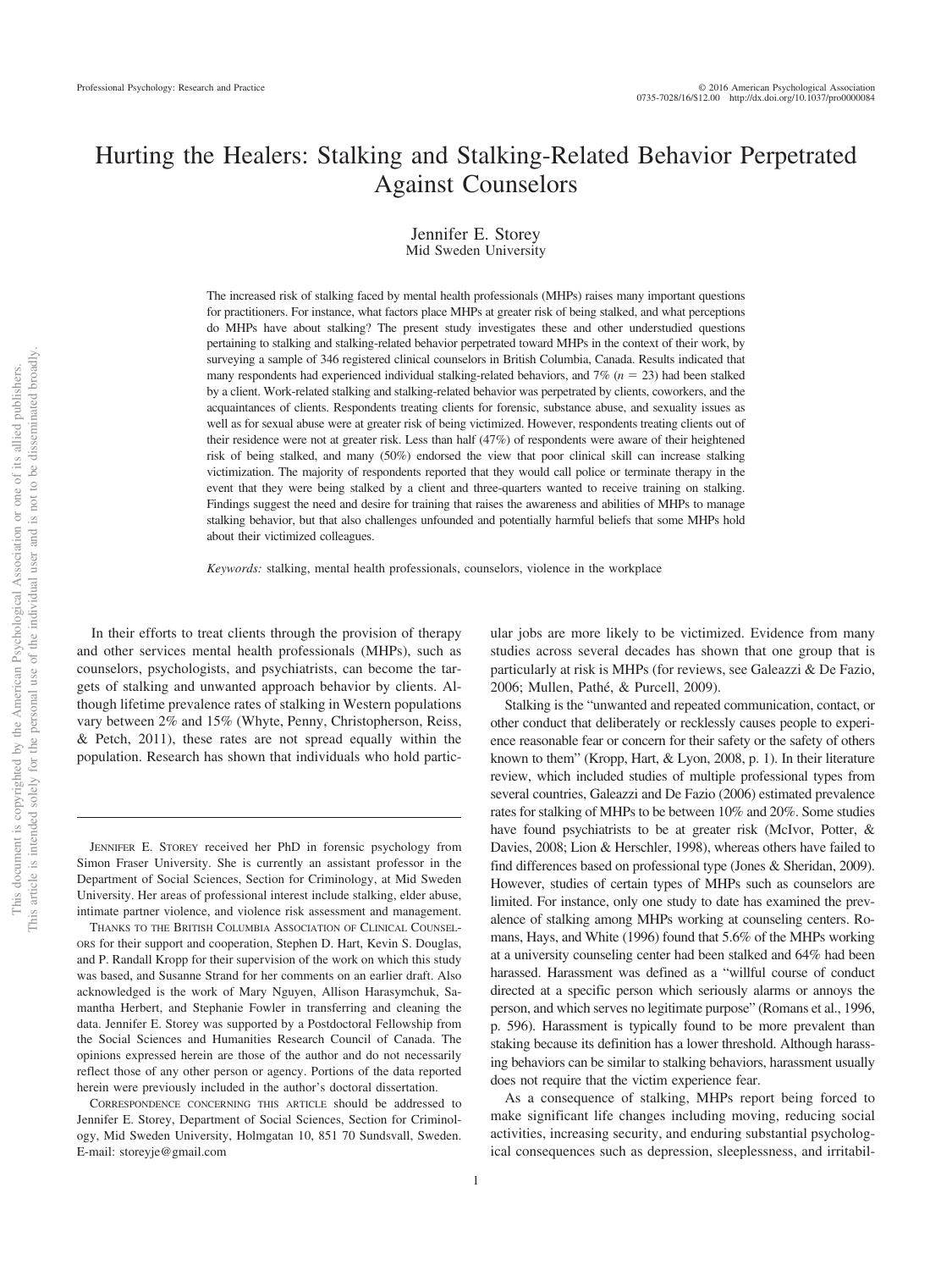ity (Galeazzi, Elkins, & Curci, 2005; Gentile, Asamen, Harmell, & Weathers, 2002; Purcell, Powell, & Mullen, 2005; Smoyak, 2003). Leavitt and colleagues (2006) found that it took 35% of MHPs several hours to several months to recover from an incident of intimidation, harassment, or a threat. Most stalking victims also reported making at least one alteration to their therapeutic practice; 19% reported taking time off work, and just under a third contemplated leaving the profession (Brown, Dubin, Lion, & Garry, 1996; Leavitt, Presskreischer, Maykuth, & Grisso, 2006; Purcell et al., 2005). These consequences coupled with the prevalence of this problem necessitate an examination of methods to prevent stalking.

In order to prevent MHPs from being stalked it is important to understand what places them at risk. Several studies have investigated whether all MHPs are equally at risk of being stalked by a client. A major focus of this research has been whether or not MHPs engaging in forensic work are at greater risk. Forensic work includes MHPs engaged in both treatment and evaluation work with clients who are involved with the legal system or where the legal system is the client (e.g., criminal court). This association between stalking victimization and forensic work was hypothesized based on the adversarial nature of forensic work and the increased contact that forensic MHPs have with offender populations (e.g., clients who may already have a history of stalking) (Purcell et al., 2005). Purcell and colleagues (2005) found support for this hypothesis, with higher rates of stalking among forensic psychologists. In contrast, Leavitt and colleagues (2006) found that when the proportion of time spent in forensic and nonforensic settings was taken into account there was no difference in levels of harassment or intimidation between MHPs in forensic and nonforensic practice. Kivisto and colleagues (2015) also found no association between forensic practice and stalking victimization, although a significant association was found for harassment.

One hypothesis forwarded to explain why MHPs are at greater risk than the general public is that their clients often lack social skills or have relationship problems that lead to loneliness and a tendency to misidentify the understanding and empathetic nature of therapy as a personal or nonprofessional relationship. A variable that could arguably exacerbate this issue is a MHP who treats clients in his or her residence, because seeing and being welcomed into someone's home may increase feelings of familiarity or closeness. Purcell and colleagues (2005) found that 9% of the psychologists they surveyed worked in their residence. Tryon (1986) found that therapists with offices in their residences were more concerned about possible harassment by clients than were those with offices elsewhere. Furthermore, they mentioned not seeing clients in their home as a strategy used to avoid victimization. Despite concerns and the presence of MHPs working in their residence, no published studies have examined whether working from home places MHPs at greater risk of being stalked.

To prevent stalking it is also necessary for MHPs to accurately perceive their risk of stalking victimization and feel comfortable reporting victimization. To assist in creating an accurate perception of risk many researchers have argued for interventions such as education (e.g., McIvor & Petch, 2006; Purcell et al., 2005) and some have argued that the awareness of stalking risk has increased in recent decades among MHPs (e.g., Ashmore, Jones, Jackson, & Smoyak, 2006). Despite this, little research has examined the degree to which MHPs are aware of their risk of being stalked.

Nwachukwu, Agyapong, Quinlivan, Tobin, and Malone (2012) found that most psychiatrists (94%) were aware that they were at greater risk. Maclean and colleagues (2013) found that a global theme in their study of psychiatrists was an awareness of vulnerability among professionals. However, they noted that most participants became aware of their vulnerability only after being stalked. To date, no studies have examined the degree to which the awareness that MHPs have about stalking risk is accurate, that is whether they are over- or underestimating risk.

It has been suggested that comfort with and rates of reporting stalking victimization could be diminished by the perception among MHPs that only poorly skilled MHPs are stalked (Mullen, Pathé, & Purcell, 2000). As a result of this perception MHPs have reported fear regarding what coworkers will say or do (McIvor & Petch, 2006) as well as a fear of being perceived as inept if they report victimization (Morgan & Porter, 1999; Romans et al., 1996). Furthermore, Mullen and colleagues (2000) found that MHPs who report being stalked are not supported by their coworkers and are treated with suspicion. Despite these concerns and the unsupportive behavior identified by MHPs who have been stalked, no studies have investigated whether MHPs do in fact hold negative perceptions of colleagues who are stalked.

To prevent stalking, interventions such as risk management strategies and training have been suggested. Risk management strategies recommended and used in cases of stalking have been described by several authors (e.g., Mullen et al., 2006; Spitzberg, 2002; Storey & Hart, 2011). MHPs who are stalked by clients are in a somewhat unique position because they are bound by professional ethics, with principles such as beneficence and nonmaleficence that state that they should strive to benefit clients and take care to do no harm (e.g., American Psychological Association, 2010). These duties could conceivably impact on a professional's willingness to use commonly suggested risk management strategies such as calling the police or terminating therapy. Identifying the willingness of MHPs to seek police assistance or cut ties with the stalking perpetrator could reveal potential barriers to intervention or indicate areas around which training is needed (e.g., when client referral is warranted, when disclosure to outside parties is permissible).

Training for MHPs around stalking has also been recommended by several authors (Galeazzi & De Fazio, 2006; Laskowski, 2003). Despite their heightened risk, MHPs receive little or no training on the topic of stalking, or other forms of client perpetrated violence and its management (Dinkelmeyer & Johnson, 2002; McIvor & Petch, 2006). Romans and colleagues (1996) found that 60% of counselors had not received any formal training in coping with dangerous clients, yet 63% had been victimized. Furthermore, even when training is available, many MHPs find it to be insufficient. For instance, 75% of psychologists who had been stalked reported that the training and education they received did not prepare them for the experiences they had (Purcell et al., 2005). Many respondents in the same study also noted that their postgraduate training involved no discussion of the risks posed. As yet, no studies have examined what specific kind of training MHPs receive about stalking (when they do receive training) and under what circumstances they receive it. Furthermore, it is unclear whether such training is desired.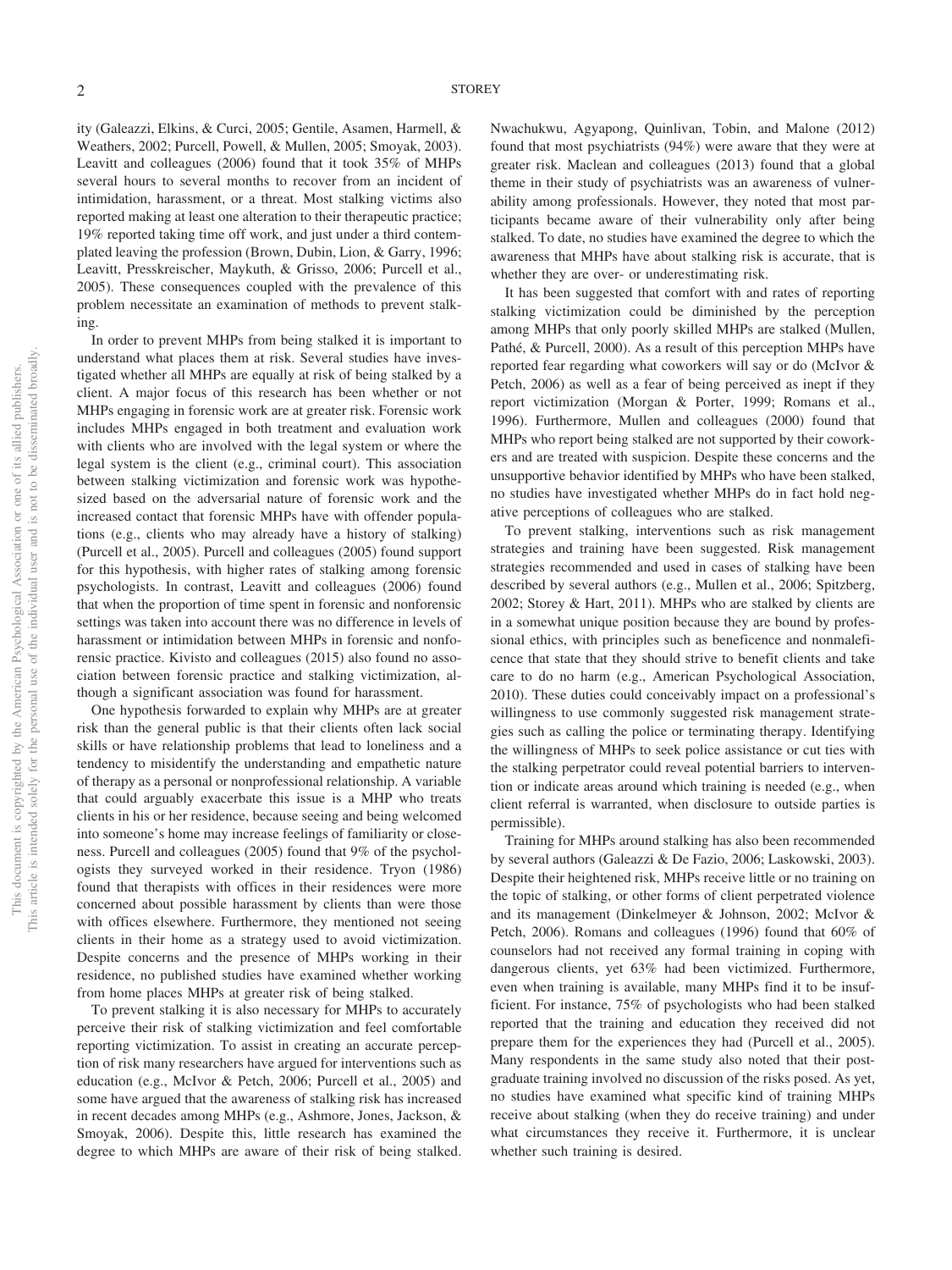#### **Current Study**

To further efforts aimed at preventing stalking among MHPs, the present study surveyed registered clinical counselors in British Columbia, Canada, to investigate (a) the extent of stalking and stalking-related behaviors experienced within this group, and (b) their perceptions of stalking and opinions on intervention.

#### **Method**

#### **Procedure**

Participants were recruited from the 2,033 clinical counselors who were registered members of the British Columbia Association of Clinical Counselors (BCACC) in November 2009. Current educational requirements for joining the BCACC include a master's degree, completion of six counseling courses, and 100 hours of clinical supervision (more details are available on the association's Website http://bc-counselors.org/member-info/eligibility/). This group was selected as the population of interest for this study for several reasons. First, clinical counselors constitute a large group of MHPs who are diverse with respect to education and training, services provided, and clientele serviced. Second, counselors have not been studied extensively in past research on stalking victimization. Third, the BCACC was motivated to learn more about stalking victimization among its members, due to critical incidents that came to the attention of the association's board.

All BCACC members were eligible to participate. The BCACC had no knowledge of which members participated; participation was voluntary and anonymous. Counselors were first made aware of the survey through an article published in the BCACC's magazine. The article provided basic information on the prevalence rates of stalking, risks posed by stalkers, and places to obtain assistance. Next counselors were sent an e-mail with a link to the survey. Two reminder e-mails were sent. A total of 346 counselors responded to the study, a response rate of 17%. The response rate was low and the implications of this will be considered in the discussion.

Following completion of the survey, respondents were thanked and given references to reading material on the stalking victimization of MHPs. Those who were distressed or in need of assistance with a stalking situation were referred to a clinical counselor with experience in the area of stalking. Support was offered confidentially and free of charge.

#### **Survey Design**

The survey was developed using Remark Web Survey 3 (2003). It took approximately an hour to complete for respondents who had been the victim of stalking and 20 minutes for those who had not. The survey included closed and open-ended questions querying (a) demographic information, (b) stalking and stalking-related behaviors experienced, (c) stalking knowledge and perceptions, (d) previous and desired training related to stalking, and (e) use of management strategies.

Survey responses were monitored continuously during the course of the study to detect and fix problems with the survey or the software, where possible and appropriate. Only one problem was identified. One of the first respondents commented that the

survey required respondents to specify only one type of relationship with the perpetrator of stalking-related behavior. The survey settings were immediately adjusted so that any combination of the four relationship types (client, acquaintance of a client, coworker, and nonwork related) could be selected.

#### **Participants**

Respondents ranged in age from 28 to 78 years, with a mean age of 51  $(SD = 10.91, q1 = 43, q3 = 59)$  years; information was missing in eight  $(2\%)$  cases. The majority  $(n = 264, 76\%)$  of respondents were female; information was missing in three (1%) cases. For most respondents  $(n = 308, 89%)$  the highest level of education attained was a master's degree, 29 (8%) had a doctoral degree, and four (1%) had an undergraduate degree. Those with only an undergraduate degree had a mean age of  $53$  ( $SD = 6.22$ , range:  $46-60$ ), and therefore likely joined the BCACC prior to the implementation of the current eligibility requirements. Information regarding the highest degree completed was missing in five (1%) cases. Most respondents ( $n = 208, 60\%$ ) were working full time as counselors at the time that they responded to the survey, with the rest working parttime  $(n = 118, 34\%)$ , or not working due to a leave of absence, unemployment, or other reason  $(n = 17, 5\%)$ ; information was missing in three (1%) cases. Respondents had been providing therapy for an average of  $14$  ( $SD = 9.55$ ) years, although experience varied widely ranging from less than 1 to 40 years.

The BCACC recognizes 14 specific areas in which members provide services. The number of respondents who provided services in each of the 14 areas and the average proportion of time spent providing such treatment is presented in Table 1. The vast majority of respondents ( $n = 336, 97\%$ ) reported providing services in multiple areas.

#### **Definitions**

Stalking was defined, as in the introduction, based on the *Guidelines for Stalking Assessment and Management*, or SAM (a structured professional judgment violence risk assessment instrument) (Kropp et al., 2008). The SAM has shown adequate to good interrater reliability and significant associations between risk factors identified and risk decisions made by evaluators (Kropp, Hart, Lyon, & Storey, 2011; Storey, Hart, Meloy, & Reavis, 2009). Foellmi, Rosenfeld, and Galietta (2015) found mixed results pertaining to the predictive validity of the SAM; however, they did not use the entire instrument in their assessment. The stalkingrelated behaviors queried in the present study were based on the risk factors included in the nature of stalking domain in the SAM (see Table 2). Stalking-related behaviors are behaviors that can be included in stalking but do not necessarily meet the standards of being repeated and of causing fear in the victim.

Stalking and stalking-related behaviors were classified based on the relationship held between the victim and the perpetrator. Since the present study selected respondents based on their profession, stalking and stalking-related behaviors were examined when the perpetrator was known to the victim through (a) a work relationship generally (this included perpetration by a client, a coworker, or the acquaintance of a client), (b) when the perpetrator was a client, and (c) when the perpetrator was the acquaintance of a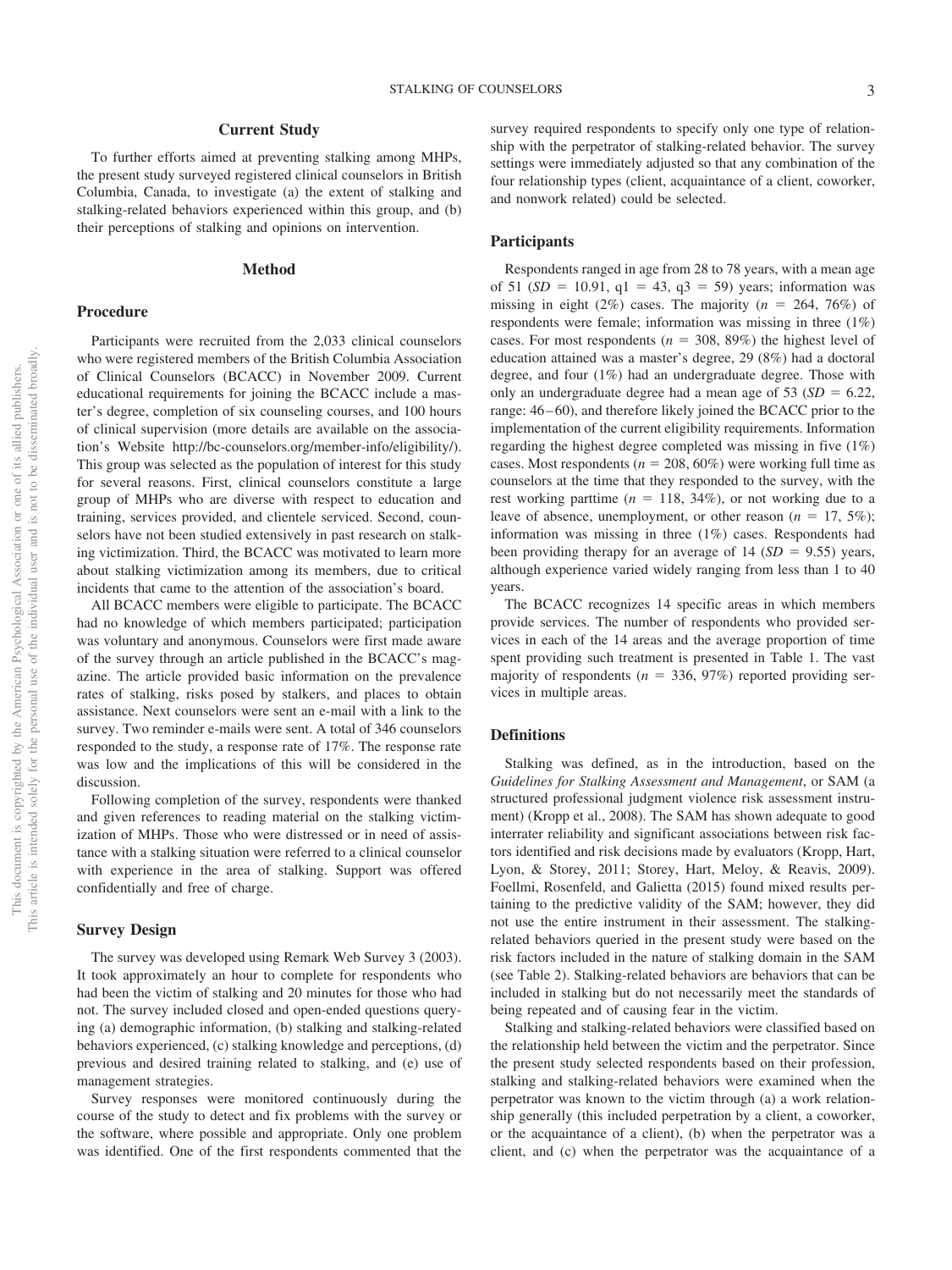Therapeutic issue *N M SD* Range Depression, panic/anxiety, anger 280 25% 25% 0%–100%<br>
Relationship counselling<br>  $268$  22% 24% 0%–100% Relationship counselling  $268$   $22\%$   $24\%$   $0\%$ -100%<br>Sexual abuse  $222$   $17\%$   $25\%$   $0\%$ -100% Sexual abuse 222  $17\%$  25%  $0\%$ –100% Communication skills, assertiveness, conflict resolution 219 15% 23% 0%–100% Stress management 213 15% 24% 0%–100%<br>
Grief and bereavement 203 8% 14% 0%–90% Grief and bereavement Personal growth and self-development 181 13% 24% 0%–100% Childhood and adolescent issues 177 16% 27% 0%–100% Life transitions 175 8% 16% 0%–100%<br>Substance abuse counselling 168 10% 21% 0%–100% Substance abuse counselling 168 10% 21%<br>
Obsessive/compulsive behavior 110 4% 10% Obsessive/compulsive behavior  $110 \t 4\% \t 10\% \t 0\%$  -100%  $\frac{\text{Cross-cultural}}{\text{Sevality (sex therapy)}}$  (10% 0%–100%) Sexuality (sex therapy) 64<br>
Forensic related counselling 38 Forensic related counselling 38 1% 6% 0%–90%

*Note*.  $N = 346$ .

client. This decision was made so as to include any work situations and then to specifically examine those work situations unique to MHPs. One caveat was that stalking was examined in any workrelated relationships and when it was perpetrated by clients, as the proportion of victims stalked by a coworker or the acquaintance of a client could not be analyzed separately.

For the purpose of clarity and conciseness, survey respondents who were stalked or the target of stalking-related behavior will be referred to as *victims* and those individuals who engaged in stalking or stalking-related behaviors will be referred to as *perpetrators*.

#### **Data Analyses**

Analyses were conducted using SPSS (Version 22). Owing to the small number of counselors stalked, nonparametric tests were used for questions related to stalking so as not to overestimate the significance of the results. Discrete variables were examined using

#### Table 2

| Frequency and Percentage of Work-Related Stalking-Related Behaviors Experienced by |
|------------------------------------------------------------------------------------|
| Relationship Type                                                                  |

|                                           | $n(\%)$     |             |                          |  |  |
|-------------------------------------------|-------------|-------------|--------------------------|--|--|
| Stalking-related behaviors                | Any at work | By client   | By client's acquaintance |  |  |
| Communication with                        | 106(31%)    | 86 (25%)    | 18(5%)                   |  |  |
| Communication about                       | 76 (22%)    | $30(9\%)$   | 11 $(3%)$                |  |  |
| Following                                 | 32(9%)      | 23(7%)      | 5(1%)                    |  |  |
| Watching                                  | $39(11\%)$  | 20(6%)      | 5(1%)                    |  |  |
| Unfounded complaints                      | 95 (28%)    | 46(13%)     | 14 $(4%)$                |  |  |
| Intimidation                              | 54 (16%)    | 33 $(10\%)$ | 10(3%)                   |  |  |
| Deliberate property destruction           | 20(6%)      | 17(5%)      | $2 (< 1\%)$              |  |  |
| Verbal abuse                              | 142 (41%)   | 112 (32%)   | 18(5%)                   |  |  |
| Harassment of someone close to the victim | 12(4%)      | 4(1%)       | $1 (< 1\%)$              |  |  |
| Threats of physical harm                  | $39(11\%)$  | 33 $(10\%)$ | 3(1%)                    |  |  |
| Threats of other harm                     | 57 (17%)    | $39(11\%)$  | 10(3%)                   |  |  |
| Threats to someone close to the victim    | 18(5%)      | 7(2%)       | 3(1%)                    |  |  |
| Assault                                   | 26(8%)      | 22(6%)      | $\Omega$                 |  |  |
| Assault of someone close to the victim    | 8(2%)       | 3(1%)       | 4(1%)                    |  |  |

Fisher's exact test, and continuous variables were compared using Kendall's tau. For stalking-related behaviors, parametric tests were used including Pearson's *r*, *t* tests, and analysis of variance. Finally, one within-subjects analysis was run using McNemar's test to examine repeated ratings of clinical skill.

#### **Results**

#### **Prevalence of Stalking and Stalking-Related Behaviors**

The prevalence of stalking and stalking-related behaviors in relation to the type of victim–perpetrator relationship is presented in Table 3. The prevalence of stalking and stalking-related behaviors was relatively high when all possible relationships were considered. However, compared to previous studies, the prevalence of stalking perpetrated by clients was somewhat low.

Table 1

*Number of Respondents Engaged in Treating Therapeutic Issues and Mean Percentage of Respondent Time Spent Treating Therapeutic Issues*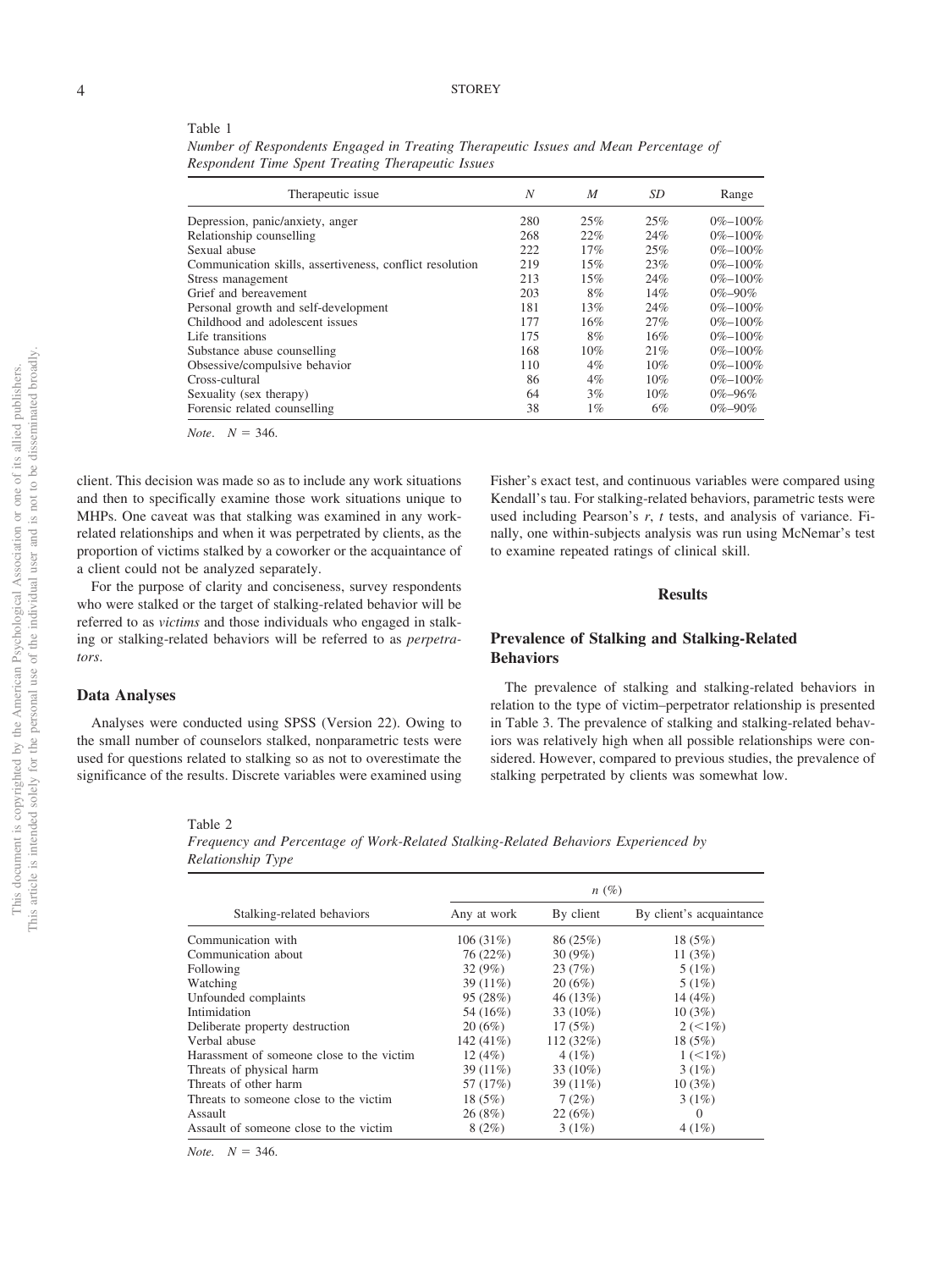|                                        |                       |                       | $n(\%)$<br>Any at work |             |                             |  |  |
|----------------------------------------|-----------------------|-----------------------|------------------------|-------------|-----------------------------|--|--|
| Behavior                               | Any                   | Total                 | By client              | By coworker | By client's<br>acquaintance |  |  |
| Stalking<br>Stalking-related behaviors | 79 (23%)<br>289 (84%) | 41 (12%)<br>243 (70%) | 23(7%)<br>191 (55%)    | 93 (27%)    | 54 (15%)                    |  |  |

Table 3 *Frequency and Percentage of Respondents Who Experienced Stalking and Stalking-Related Behaviors by Relationship Type*

*Note.*  $N = 346$ . Dash indicates data not available.

| Of the $\frac{1}{2}$ respondents who had been started, $\frac{1}{4}$ ( $\frac{1}{2}$ ) had been |
|-------------------------------------------------------------------------------------------------|
| stalked in the past, two (3%) were currently being stalked, and                                 |
| three (4%) were currently being stalked and had also been stalked                               |
| in the past. Most victims were female ( $n = 60, 76\%$ ); however, the                          |
| prevalence of stalking was not significantly associated with gen-                               |
| der. Stalking lasted an average of 23 weeks $SD = 34.29$ , range: 1                             |
| day to 156 weeks); information was missing in seven $(2\%)$ cases,                              |
| although in one case the victim stated that the stalking episode                                |
| lasted for "years." Most victims ( $n = 56, 71\%$ ) had been stalked                            |
| once, 19 (24%) had experienced two separate incidents of stalking,                              |
| three (4%) had experienced three incidents, and one victim $($                                  |
| had experienced four incidents. Thus, victims reported a total of                               |
| 107 stalking incidents. The most common victim-perpetrator re-                                  |
| lationship across the 107 incidents was professional (i.e., client,                             |
| coworker, or acquaintance of a client) ( $n = 54, 50\%$ ), followed by                          |
| current or former intimate partner ( $n = 21, 20\%$ ), stranger ( $n = 16$ ,                    |
| 15%), and friend or acquaintance ( $n = 15$ , 14%). Information on                              |
| relationship type was missing in two cases $(2\%)$ and in one case                              |
| one too many relationships were identified based on the number of                               |
| stalking incidents the respondents said had occurred.                                           |
|                                                                                                 |

Of the  $70$  respondents who had been stalked,  $74$   $(04\%)$  had been

The percentage of victims who experienced stalking-related behaviors in different work-related relationships is displayed in Table 2. The mean number of work-related stalking-related behaviors experienced per victim was  $2.24$  ( $SD = 2.75$ , range:  $0-16$ ), the mean number of stalking-related behaviors perpetrated by clients was  $1.37$  ( $SD = 1.98$ , range:  $0-11$ ), and the mean number perpetrated by the acquaintance of a client was  $0.30$  (*SD* = .93, range: 0-7).

#### **Factors That Place Counselors at Risk of Stalking and Stalking-Related Behaviors**

Time spent treating some therapeutic issues was associated with victimization (see Table 4). The amount of time that respondents spent treating clients with forensic and substance abuse issues was significantly associated with being stalked. The treatment of forensic issues was also associated with experiencing stalkingrelated behaviors in any work-related relationship, by clients, and by the acquaintances of clients. The same was true of treatment for issues with sexuality and experiencing stalking-related behaviors. The amount of time spent providing treatment for sexual abuse was associated with experiencing stalking-related behaviors in any work-related relationships and by the acquaintances of clients, but not with stalking by clients.

#### Table 4

*Correlation Between Amount of Time Spent Treating Therapeutic Issues and Stalking and Stalking-Related Behaviors Experienced*

|                                      | Stalking <sup>a</sup> |           | Stalking-related behaviors <sup>b</sup> |           |                             |
|--------------------------------------|-----------------------|-----------|-----------------------------------------|-----------|-----------------------------|
| Therapeutic issue                    | Any at work           | By client | Any at work                             | By client | By client's<br>acquaintance |
| Relationship counselling             | .04                   | .00.      | .02                                     | $-.00$    | $-.00$                      |
| Substance abuse counselling          | $.11*$                | .09       | .08                                     | .06       | .02                         |
| Stress management                    | $-.00$                | .02       | $-.02$                                  | $-.00$    | $-.06$                      |
| Life transitions                     | .04                   | .02       | $-.03$                                  | .02       | $-.06$                      |
| Forensic-related counselling         | $.21***$              | $.20***$  | $.28***$                                | $.23***$  | $.33***$                    |
| Grief and bereavement                | .00.                  | .02       | .06                                     | .08       | .04                         |
| Depression, panic/anxiety, anger     | .00.                  | .00.      | .01                                     | .05       | $-.01$                      |
| Childhood and adolescent issues      | $-.05$                | $-.01$    | $-.01$                                  | .00.      | .01                         |
| Sexual abuse                         | .03                   | $-.02$    | $.11*$                                  | .07       | $.20***$                    |
| Personal growth and self-development | .00.                  | .01       | .00.                                    | $.02\,$   | .00.                        |
| Cross-cultural                       | .07                   | .06       | $-.01$                                  | $-.02$    | $-.05$                      |
| Sexuality (sex therapy)              | .03                   | .02       | $.22***$                                | $.13*$    | $.17***$                    |
| Communication skills, assertiveness, |                       |           |                                         |           |                             |
| conflict resolution                  | .01                   | .01       | .01                                     | .05       | $-.00$                      |
| Obsessive/compulsive behavior        | .01                   | .06       | .01                                     | $-.03$    | $-.07$                      |

*Note*.  $N = 346$ .

*Note.*  $N = 346$ .<br>
<sup>a</sup> Analyzed using Kendall's tau. <sup>b</sup> Analyzed using Pearson's *r*.<br>
<sup>\*</sup>  $p < .05$ . <sup>\*\*</sup>  $p < .01$ . \*\*\*  $p < .001$ .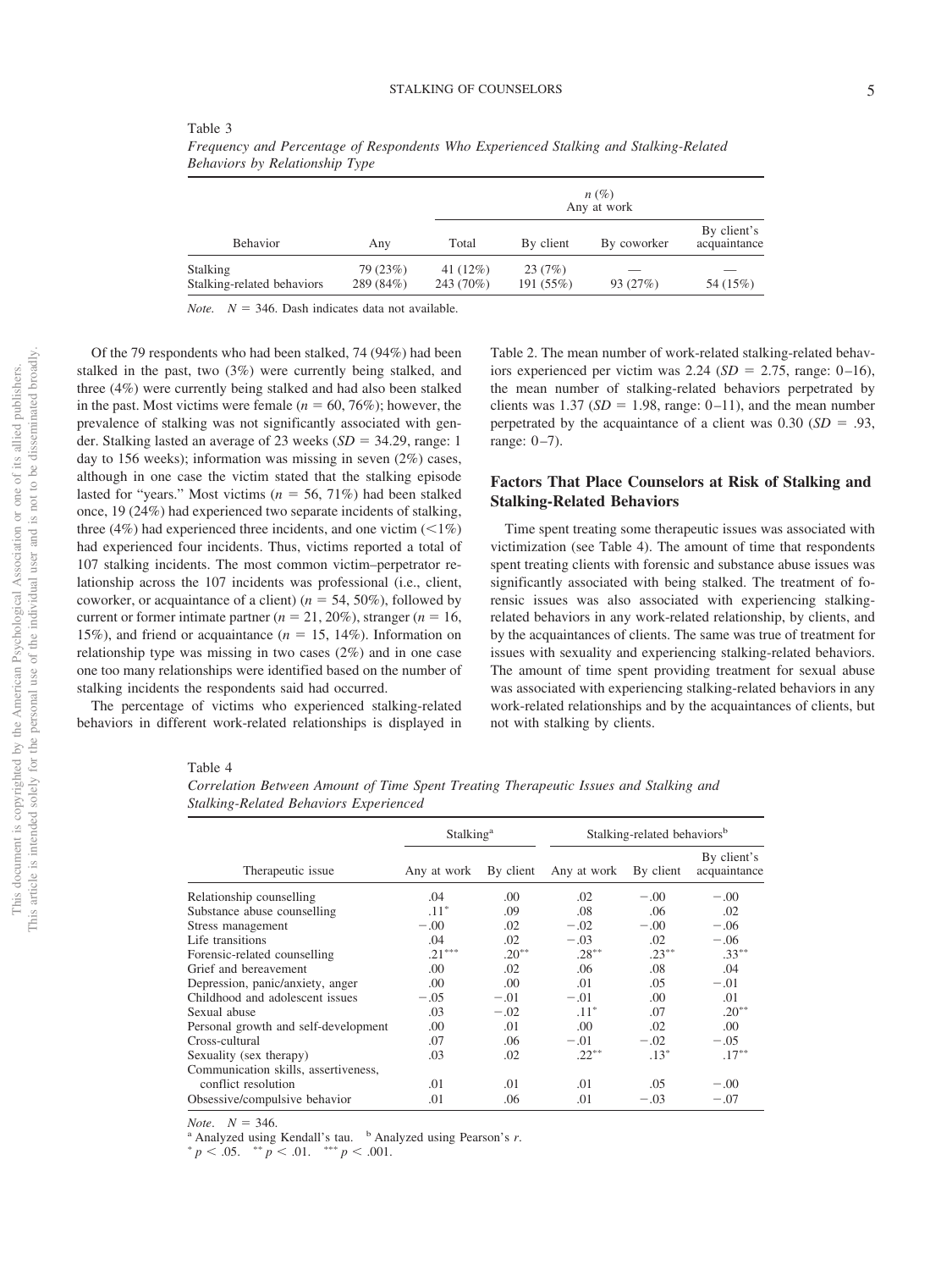Most respondents ( $n = 270, 78\%)$  did not work in their place of residence; information was missing in five (1%) cases. A minority of victims stalked in any work-related relationship ( $n = 8, 11\%$ ) or by their clients  $(n = 3, 4\%)$  saw clients in their residence. Seeing clients in the home was not significantly associated with stalking victimization. Respondents working from home also did not experience more stalking-related behaviors  $(M = 2.51, SD = 3.18)$ perpetrated within any work-related relationship than did those working outside of the home  $(M = 2.16, SD = 2.63)$ . Working from home did not place counselors at greater risk of being subject to stalking-related behaviors ( $M = 1.68$ ,  $SD = 2.31$ ) by a client compared to those working outside of the home  $(M = 1.31, SD =$ 1.89). Working from home also did not place respondents at greater risk of encountering stalking-related behaviors ( $M = .35$ ,  $SD = 1.15$ ) by the acquaintance of a client that did working from outside of the home  $(M = .28, SD = .87)$ .

It could be argued that the lack of significant differences in stalking and stalking-related behavior based on the location of the counselors' practice is due to the fact that counselors would be less likely to see higher-risk clients (e.g., forensic clients) in their homes. To control for this possibility, further analyses were conducted examining the percentage of respondents who saw clients inside versus outside of their homes, seeking treatment for the four types of therapeutic issues identified as placing counselors at risk herein. Respondents who worked at home  $(M = .78, SD = 2.29)$ and outside of the home  $(M = 1.24, SD = 6.92)$  spent a statistically equivalent percentage of their time treating clients with forensic issues, substance abuse issues  $(M = 7.99, SD = 16.22;$  $M = 10.99$ ,  $SD = 21.54$ ), and sexual abuse issues ( $M = 16.13$ ,  $SD = 24.07$ ;  $M = 17.80$ ,  $SD = 25.63$ ). Furthermore, respondents working from their residence  $(M = 7.30, SD = 19.15)$  were significantly more likely to provide therapy for clients with sexuality issues than those who did not work from their residence  $(M =$ 1.29,  $SD = 4.59$ ,  $t(339) = 4.68$ ,  $p < .001$ , 95% confidence interval (CI) [3.48, 8.53],  $d = .43$ .

#### **Perceptions of Stalking**

When asked about their risk of being stalked, 184 (53%) respondents agreed with the statement that counselors are not more at risk of being stalked than are members of the general population. This perception was related to previous victimization. Respondents who had been stalked in the past, within any work-related relationship or by a client, were more likely to think that counselors were at greater risk than were respondents who had never been victimized (odds ratio  $[OR] = 4.11, 95\%$  CI  $[1.95, 8.70], p < .001;$  $OR = 5.98, 95\% \text{CI}$  [1.99, 17.97],  $p < .001$ , respectively). Similarly, respondents who viewed counselors as being at greater risk had experienced more stalking-related behaviors within any workrelated relationships ( $M = 2.95$ ,  $SD = 3.28$ ) compared to respondents who did not think counselors were at greater risk  $(M = 1.61,$  $SD = 1.98$ ,  $t(344) = 4.67$ ,  $p < .001$ ,  $95\%$  CI [.78, 1.91],  $d = .49$ . Perception of increased risk was also associated with experiencing more stalking-related behavior by a client  $(M = 1.91, SD = 2.40;$  $M = 0.90$ ,  $SD = 1.36$ ),  $t(344) = 4.87$ ,  $p < 0.001$ ,  $95\%$  CI [.60, 1.41],  $d = 0.52$ , and more stalking-related behavior by the acquaintance of a client ( $M = .42$ ,  $SD = 1.17$ ;  $M = .20$ ,  $SD = .63$ ),  $t(344) = , p <$ .025, 95% CI [.03, .42],  $d = .23$ . When asked to estimate the proportion of counselors they believe are stalked over the course of

their careers the average estimate was  $15\%$  (*SD* = 14.35) with a median of 10%; however, estimates varied greatly, from 0% to 83%. Information was missing in 66 (19%) cases.

Respondents were asked to speculate on whether they thought the type of client, therapy, or therapist was related to the occurrence stalking behavior. The majority of respondents  $(n = 316,$ 91%) thought that the type of client was related to the occurrence of stalking behavior, whereas 177 (51%) thought that the type of therapist was related, and 126 (36%) thought that the type of therapy was related to the occurrence of stalking behavior. No pattern of endorsement was evident; each variable was endorsed alone as well as in combination with the other two variables. Specifically, 30 (8%) respondents did not endorse any of the three variables as being related to the occurrence of stalking behavior, 121 (35%) endorsed one, 93 (27%) endorsed two, and 102 (30%) endorsed all three variables.

Over one third of respondents ( $n = 133, 38\%$ ) knew at least one coworker who had been the victim of stalking; the number of victimized coworkers respondents knew ranged from 1 to 15. Respondents were asked to rate the level of clinical skill or expertise held by the victim they knew on an ascending scale from *average*, *above average*, to *high*. Of the 133 counselors who knew a coworker who had been stalked 46 (35%) rated the skills of the victim as average, 47 (35%) as above average, and 34 (26%) as high; information was missing in six (5%) cases.

Earlier in the survey respondents rated their own level of clinical skill on the same scale. These two ratings were separated temporally to reduce the influence of the former self-rating on the latter coworker rating so that the presence of negative perceptions about victims could be assessed covertly. Self-ratings made by the 345 respondents of their skill or expertise showed that 74 (21%) considered their clinical skills to be average, 166 (48%) felt their skills were above average, and 105 (30%) felt they had a high level of clinical skill; one  $\left($  < 1%) respondent failed to make a self-rating.

Although a visual comparison of the results suggests that respondents rated themselves as more skilled on average than their victimized coworkers, the two sets of ratings are not directly comparable since not all respondents who made self-ratings also made coworker ratings. As such, an analysis was conducted to directly compare the responses of respondents who made both self and coworker ratings. Results showed that on average respondents rated their own skills as superior to those of a coworker they knew who had been stalked, McNemar's  $\chi^2(3, N = 93) = 11.87, p =$ .008,  $\varphi = .25$ .

The question of whether clinical skill and victimization are related was then posed to respondents in a direct fashion, and yielded results in line with those found when the question was asked covertly. Half  $(n = 173, 50\%)$  of respondents agreed with the statement that being a more skilled clinician decreases your chances of being stalked; information was missing in 11 (3%) cases.

Given that at least half of respondents reported holding negative perceptions of victimized coworkers' clinical skill, follow-up analyses were conducted to test whether clinical skill or experience were in fact related to victimization. Self-ratings made by respondents who were stalked within a work-related relationship showed that four (10%) rated their clinical skill as average, 20 (49%) as above average, and 17 (41%) as high. Ratings of clinical skill were not associated with the presence of work-related stalking victim-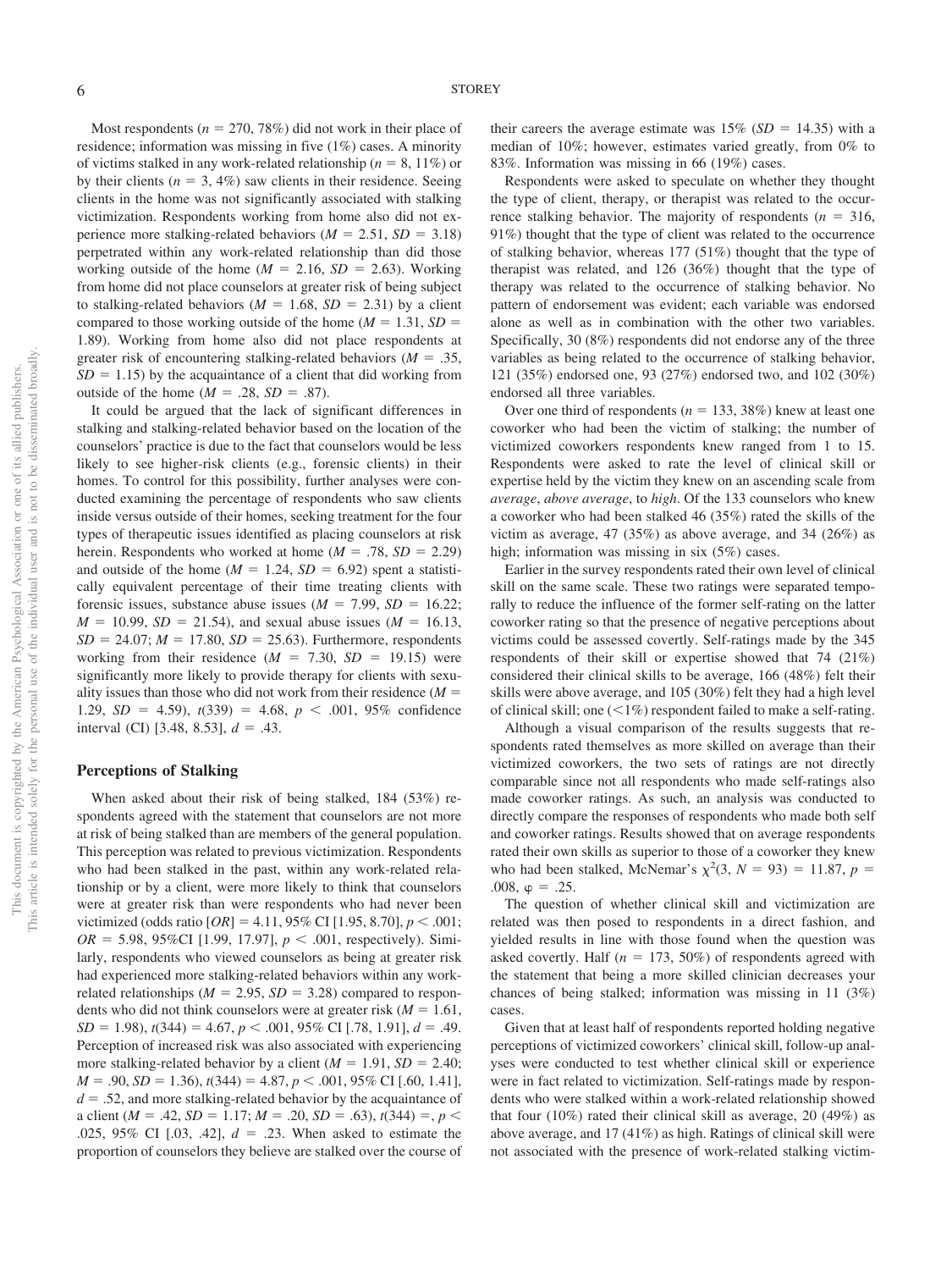ization. Further analyses examined the association between years of experience as a counselor and any work-related stalking and stalking-related behaviors. Years of experience was separated into quartiles, of low  $(0-5$  years), moderate  $(6-19)$  years), and high  $(\geq 20 \text{ years})$  experience. There was no significant difference in the number of respondents with low ( $n = 10, 13\%$ ), moderate ( $n = 15$ , 11%), and high ( $n = 16$ , 17%) experience who were stalked in any work-related relationship; information was missing in 6 (2%) cases. There was also no significant difference in the number of respondents with low  $(n = 6, 8\%)$ , moderate  $(n = 10, 7\%)$ , and high  $(n = 7, 7\%)$  experience who had been stalked by a client; information was missing in 6 (2%) cases. There was a significant effect of experience on the number of stalking-related behaviors experienced in any work-related relationship,  $F(2, 339) = 5.28$ ,  $p = .006$ ,  $\eta^2 = 03$ . Post hoc comparisons using Tukey's honest significant difference (HSD) revealed that respondents with high experience  $(M = 2.91, SD = 3.55)$  had encountered significantly more stalking-related behavior in any work-related relationship than those with low experience  $(M = 1.66, SD = 2.31) (p = .005)$ . The number of behaviors encountered by respondents with a moderate level of experience  $(M = 2.14, SD = 2.19)$  was not significantly different from that encountered by those with low or high experience. Years of experience was also significantly associated with increased stalking-related behaviors perpetrated by a client,  $F(2, 339) = 4.75$ ,  $p = .009$ ,  $\eta^2 = .03$ . Post hoc comparisons using Tukey's HSD revealed that respondents with high experience  $(M = 1.81, SD = 2.54)$  had encountered significantly more stalking-related behavior perpetrated by a client than those with low experience  $(M = .93, SD = 1.45)$   $(p = .007)$ . The number of behaviors encountered by respondents with a moderate level of experience ( $M = 1.36$ ,  $SD = 1.74$ ) was not significantly different from that encountered by those with low or high experience. Instances of stalking-related behavior perpetrated by the acquaintance of a client did not differ based on whether the respondent had low ( $M = .31$ ,  $SD = .86$ ), moderate ( $M = .21$ ,  $SD = .72$ ), or high  $(M = .43, SD = 1.21)$  experience.

#### **Stalking Management and Training**

Two common risk-management strategies for stalking, terminating therapy and calling police, were queried. Respondents were asked to indicate how difficult they would find it to terminate therapy with a client who had formed an unhealthy attachment to them or who was abusing them in some way. The most highly endorsed response ( $n = 133, 38\%$ ) was that termination would not be pleasant but that it is a part of their job and they would not feel guilty about doing it. The next most common response  $(n = 122,$ 35%) was that terminating therapy would be difficult but they would not feel guilt, followed by 48 (14%) who responded that termination would be difficult and they would feel guilt, 19 (6%) said they would not terminate therapy under the proposed circumstances, and two  $\left($  < 1%) said they would find it extremely difficult and that the problem would have to be severe before they would terminate therapy; information was missing in 22 (6%) cases.

Next, respondents were asked to indicate under what conditions they would call the police if they were being stalked by a client. Most  $(n = 321, 93\%)$  respondents indicated that they would call police if a client who was stalking them physically or sexually assaulted them, and 251 (73%) said they would call if the client

followed them. Just over half ( $n = 176, 51\%$ ) of respondents said they would call police if the client tried to intimidate them, and 175 (51%) would call if the client tried to make repeated and inappropriate contact with them.

Respondents were asked to identify any stalking specific training they had received. A minority  $(n = 52, 15\%)$  of respondents had received training that was generally related to stalking (*Mdn* 5 hours, range: 0.5–200 hours), 41 (12%) had been trained on risk factors associated with stalking, and 41 (12%) had training in how to manage stalking. The median number of training hours for both risk assessment and management was four (range: 0.5–20 hours). Of those who had any stalking specific training  $(n = 52)$ , the most common location to receive such training was at a place of employment as a counselor that was not their first job ( $n = 19, 37\%$ ), followed by, at their first place of employment as a counselor  $(n =$ 16, 31%), outside of the workplace  $(n = 14, 27\%)$ , in graduate school  $(n = 12, 23\%)$ , and at a place of employment where they were not a counselor  $(n = 11, 21\%)$ .

The majority  $(n = 259, 75\%)$  of respondents thought that training on the topic of stalking would help them to manage a stalking situation. When asked how training on stalking should be offered, 129 (37%) respondents thought that training should be mandatory for all counselors, 106 (31%) thought it should be optional, 19 (6%) thought it should only be mandatory for those working with high-risk populations, and 10 (3%) respondents indicated that it should be given in some other way; information was missing in 82 (24%) cases. The most popular venue for training to be offered was during education to become a counselor ( $n = 128, 37\%$ ), followed by as an optional course  $(n = 62, 18\%)$ , as an optional course offered by an employer ( $n = 27, 8\%$ ), as part of a first job ( $n = 23, 7\%$ ), and other location ( $n = 20, 6\%$ ); information was missing in 84 (24%) cases. It should be noted that respondents could only select one option for how and where training should be offered, and some respondents indicated that they would have selected more than one option if permitted. Furthermore, in several of the cases when information was missing, respondents reported that they (mistakenly) thought that they should not respond if they had not been the victim of stalking.

#### **Discussion**

The present study was the first to investigate stalking victimization among any type of MHP in Canada and the first to examine a sample comprised entirely of professionals trained as counselors. Results showed that counselors are victimized by stalkers at a higher rate than the general public in Canada, where lifetime prevalence rates of stalking are approximately 4% for women and 2% for men (Canadian Centre for Justice Statistics, 2005). The prevalence of stalking found herein (7%) was slightly lower than that found among other types of MHPs (10%–20%) but similar to that found by Romans and colleagues (1996), who examined different types of MHPs working at university counseling centers (5.6%). Leaving aside the possibility of random variations due to sampling, there are at least two possible reasons for the somewhat lower stalking rates among counselors in the present sample compared to those observed for other MHPs such as psychiatrists and psychologists. The first explanation is that counselors, compared to psychologists and psychiatrists, may see fewer clients with serious mental disorders. For instance, counselors are less likely to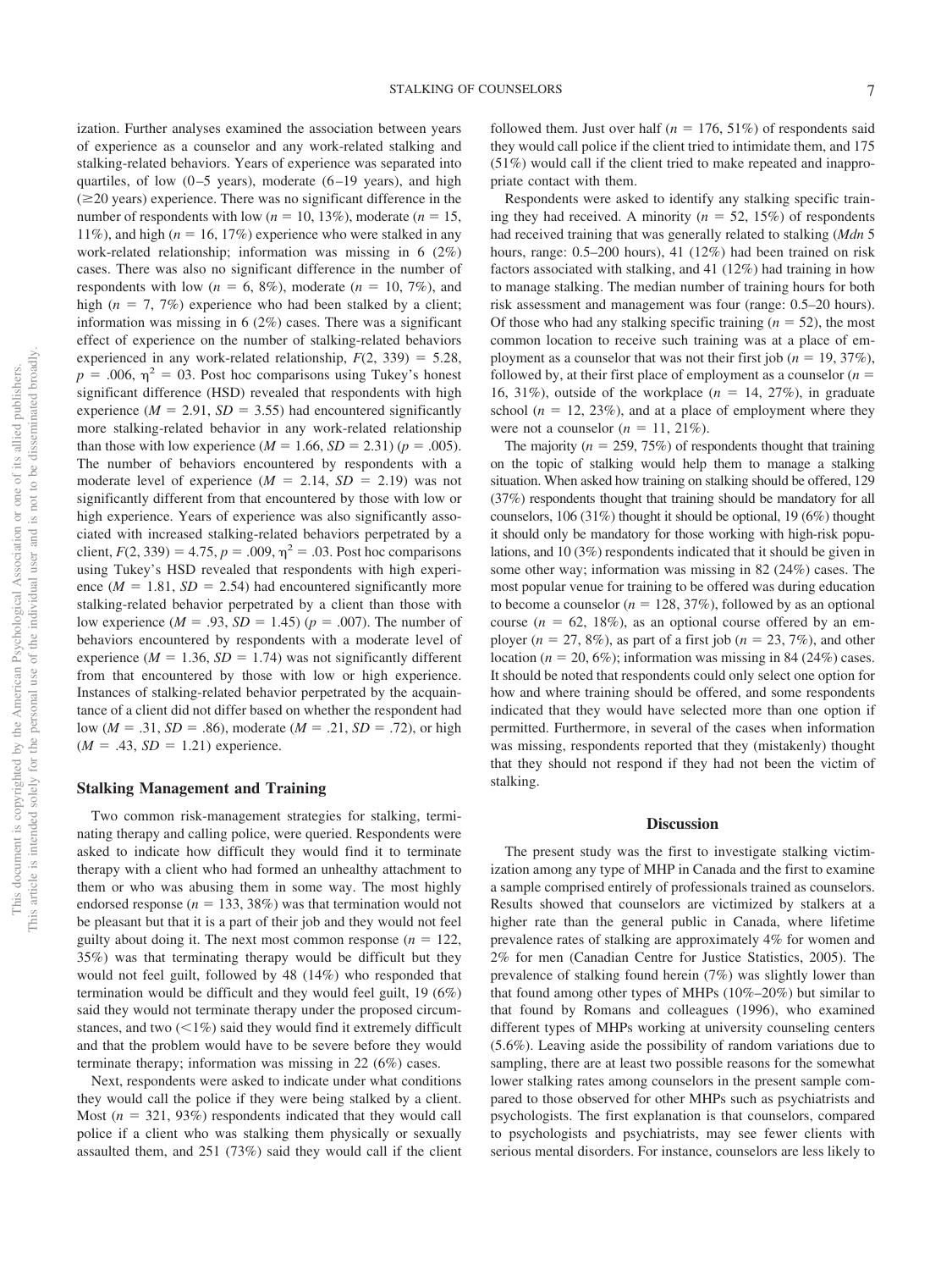work at in- or outpatient facilities. Second, counselors may be less likely to work in legal settings, where services are provided in highly adversarial contexts. In fact, forensic issues were the least common type of work handled by counselors and the most highly related to all of the types of victimization behaviors queried. Similar reasons might also apply to the findings of Romans and colleagues (1996), since the counseling centers examined were located on university campuses.

In addition to work-related pursuit by clients the results revealed the presence of stalking and stalking-related behavior perpetrated by coworkers and the acquaintances of clients. When examining stalking specifically these two relationship types could not be separated and thus the unique prevalence of each could not be quantified. However, based on open-ended responses provided by some respondents, it was clear that both relationship types were present in the sample. The results now confirm these perpetrator– victim relationships to be present among counselors as they are for other types of MHPs. These dynamics are important to acknowledge since the risk management and training efforts required to prevent this type of stalking will be different than those required for cases involving client perpetrators. It is therefore suggested that in the future more studies on this topic expand their definition of work-related stalking of MHPs to include these groups and that training offered to MHPs identify these possible perpetrators.

The treatment of several therapeutic issues placed counselors at increased risk of victimization. These included forensic issues, which had shown conflicting results in previous studies, and three issues that had not previously been investigated (i.e., substance abuse, sexuality, and sexual abuse). Future research will be necessary to replicate these findings as well as identify possible reasons for increased victimization. This is particularly important given that treatment of forensic and sexuality issues was relatively rare in the present sample, and as such the results should be interpreted with caution. If replicated, these issues might allow colleges/universities, professional organizations, or individual employers with limited funds to provide focused training or identify methods of managing the stalking behavior. For instance, one of the respondents proving therapy for sexual abuse noted that the stalking-related behaviors they experienced were perpetrated by the client's abuser, presumably to influence the client's decision to report the sexual abuse to authorities. In this case, knowledge of the legal options available to counselors might have helped this counselor to navigate the behavior and better assist the client.

Victimization was unrelated to the location of the respondent's practice. This finding was not the result of respondents who see clients in their residence spending less time treating the four more risky therapeutic issues. However, the sample size used to investigate these questions in relation to stalking was low and should be examined again in future studies. Although not identified as more at risk, counselors who see clients in their residence could potentially have a more difficult time de-escalating or managing a stalking situation. For instance, the stalker will have a great deal of personal information about their counselor such as whether they live alone, if they have children, how secure their home is, and so forth. Thus, although not more at risk, MHPs working out of their residence should be encouraged to seek help promptly and consult with colleagues should victimization occur.

Fewer than half of respondents were aware of the increased risk of stalking they faced. Similar to Maclean and colleagues (2013),

increased perceived risk was found to be related to prior victimization. When asked to estimate the percentage of counselors pursued results varied widely, both greatly over- and underestimating risk. The generally low and varied perception of risk among respondents is concerning, and particularly so given that the recruitment article for the study published in the BCACC's magazine included prevalence rates. This suggests that the available research literature may not be reaching MHPs and that a different approach is required.

An even more concerning finding was the perception held by respondents about their victimized colleagues. First, despite the existence of some empirical evidence in the research literature only a minority of respondents believed that the type of therapy (e.g., forensic work) was related to victimization. Conversely, despite no empirical evidence, half of respondents believed that the type of counselor was related to stalking. This indicated that respondents believed that characteristics of the counselor impacted their likelihood of stalking victimization. Counselors also rated their level of expertise as greater than that of their victimized colleagues. It should be noted that this particular finding may be the result of the self-assessment bias where individuals tend to rate themselves as superior to others. Walfish, McAlister, O'Donnell, and Lambert (2012) found this bias to be present among MHPs, of which 25% rated their skill level as in the 90th percentile and none rated their skill as below average. Although this may to some extent account for this one finding, half of respondents agreed with the statement that counselors who had been stalked have lower levels of clinical skill. The belief that counselors and their skill levels are related to stalking victimization can be construed as victim-blaming or the belief in a just world. Such beliefs serve as a means of self-protection; however, they can be very harmful and some suggest may result in reduced help-seeking by victims (McIvor & Petch, 2006; Morgan & Porter, 1999; Mullen et al., 2000; Romans et al., 1996). It is important to emphasize that attempts at testing the validity of this belief in the present study did not find any support for low clinical skill as a risk factor for stalking or stalking-related behavior. Instead, the results suggest that what actually places counselors at risk is greater time spent providing counseling services. Since the decision to test the impact of clinical skill on victimization was made post hoc, the methodology was limited. Clinical experience was queried at the time that the survey was completed as opposed to when the victimization occurred. This may have altered results slightly but does not alter the interpretation of the results. The evidence for the existence of these negative perceptions along with an understanding of the misguided and harmful nature of victim blaming underscores the need for MHPs to receive training on stalking.

Most respondents were willing to involve police and terminate therapy in the event that they were being stalked by a client, indicating an openness to intervention through such management strategies. As in previous studies few respondents had received training on stalking. Furthermore, many of those who had received training did not receive it before they began treating clients. Most respondents were in favor of training; however, disagreement existed regarding where training should take place and whether it should be mandatory. Although, most respondents who had received stalking training had received it as part of a counseling job, the place they most wanted to receive it was during their college/university training program. Given this preference and the fact that many MHPs go into independent practice it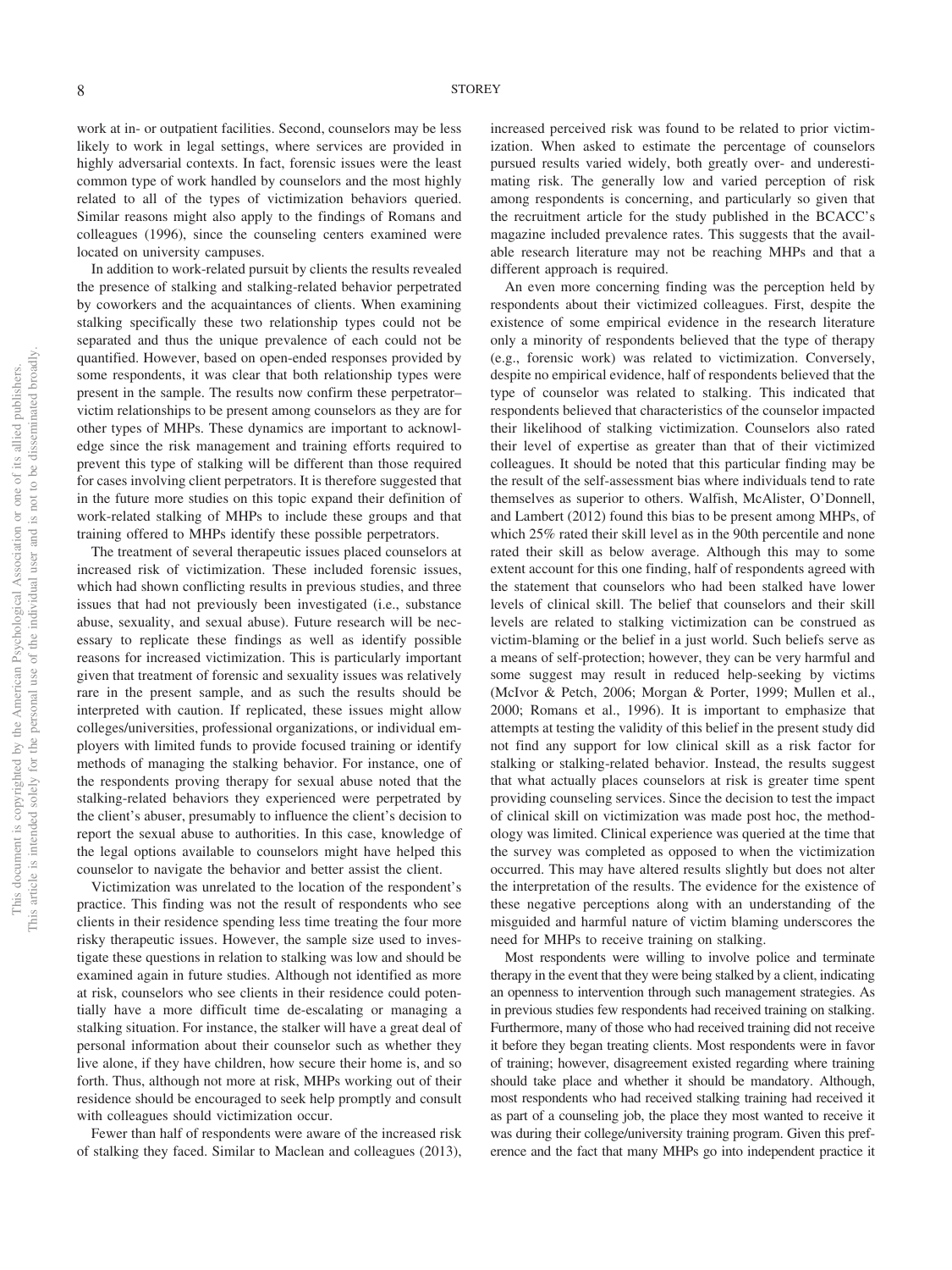might be wise for MHP training programs to consider adding this topic to their curriculums.

As noted above, several of the findings suggest the need for increased knowledge or training on stalking for MHPs. The method of transmitting this knowledge also requires some thought. First, published research provides ample evidence for the heightened risk faced by MHPs; thus the low perception of risk identified herein indicates that many MHPs are not familiar with this research. This suggests that a more targeted message, possibly through existing formats such as school is needed. Another possible way to get the message across to more individuals is to present it in a different way. Results showed that those who had been victimized were more aware of their risk. Capitalizing on this, governing bodies or organizations could ask members to (anonymously) submit personal accounts or stalking case studies to publications put out within the organization (e.g., the aforementioned BCACC magazine). Information on statistics and resources are still necessary, but, more vivid case descriptions could possibly better capture the attention of MHPs and help them to understand their risk. Case descriptions might also help MHPs to understand how stalking may present itself in different formats and how it can be managed, helping them to identify and prevent it. Second, although training is needed, information is easily forgotten. Accessible documents or experts available for consultation on a central Website for an organization might be of assistance.

The results indicate that some groups may be particularly in need of training including counselors seeing clients for forensic, sexuality, and substance abuse issues or sexual abuse. Targeting counselors who treat higher risk issues could occur when they begin to specialize in their training. Although the findings could be used to target training, they should not be interpreted in such a way as to exclude anyone from training, especially since similar findings have not been found across all studies. The widespread reporting of victimization by counselors treating clients for all types of therapeutic issues indicates that training should occur and be available across the profession.

The present study has some limitations that are notable for future research. First, the response rate for the study was low which might raise questions about the representativeness of the sample and generalizability of the results. Rates of stalking were low compared to studies of psychologists and psychiatrists but were very similar to the only other study that examined a group of MHPs working as counselors (i.e., 7% vs. 5.6%). The prevalence rates of nonwork related stalking were also in line with previous studies of MHPs. Such prevalence rates were queried in four other studies, three of which allowed for calculation of the proportion of stalking committed by nonwork related perpetrators. The results of the present study (48%) fell within the range (23%– 62%) found in those three other studies (Ashmore et al., 2006; Hughes, Thom, & Dixon, 2007; Smoyak, 2003). These comparisons suggest that, although caution should be maintained, the present sample may be representative of stalking victimization among counselors.

Second, false negatives were present in at least a few cases. For instance, two counselors indicated being stalked by a client when providing a narrative response but did not indicate this when asked directly. A more systematic problem noted in the method section, that was quickly corrected, prevented some of the early respondents to the survey from listing stalking-related behaviors experienced by multiple perpetrators with whom they shared different relationship types.

Overall, these issues likely resulted in an underestimate of stalking and stalking-related behaviors in the present study.

Third, in an effort to recruit participants, BCACC members were primed to the nature of the present study and the prevalence of stalking. The first problem that this might have caused was an increase in the number of stalking victims responding to the survey. To reduce the likelihood of this occurring both the article and recruitment e-mails clearly stated that responses from all counselors were desired, not only those with prior victimization experiences. When compared to prevalence rates from previous studies (see above), it did not appear that victims of stalking were overrepresented in the sample. The second problem that this may have caused was to impact a respondent's perception of risk, making them more accurate. Priming counselors to the prevalence of stalking may have altered results, meaning that without the magazine article even more respondents would not have been aware of their increased risk. Should this be the case, it only further strengthens the need for training.

Despite these limitations the findings add to the substantial literature that has identified stalking of MHPs as an issue of concern. As such, future research in this area should focus on methods of prevention through identification and management of the problem. Specifically, research should focus on determining the best ways in which MHPs can identify stalking and victimization within their work relationships and how they, their workplace, and organization can best manage it. For instance, what warning signs precede stalking by clients or the acquaintances of clients? What management strategies are most helpful in protecting MHPs or in stopping the stalking behavior? What management strategies are unavailable but desired by MHPs? By answering such questions, training can be developed and appropriate changes can be made to policy and practice to reduce victimization.

The present study is a first step in describing the victimization of counselors in Canada within their professional capacity. The findings revealed information not previously known about the stalking of MHPs. Although not as prevalent among counselors as among other MHPs, the serious impact of victimization necessitates that it be acknowledged and that assistance be put in place to help victims. This includes not only training, prevention, and risk management but also mental health care for the considerable psychological effects of stalking victimization. We must also recognize that clients made up only half of the work-related perpetrators engaging in the stalking of counselors, with coworkers and the acquaintances of clients making up the other half. These additional types of perpetrators should be examined in future research and addressed in training. Finally, it is also important to recognize that some of the widely held perceptions among counselors, such as the belief that they are not at risk, and that poorly skilled clinicians are more at risk, should be examined among other types of MHPs and must be addressed as they will negatively impact prevention efforts.

#### **References**

- American Psychological Association. (2010). *Ethical principles of psychologists and code of conduct*. Retrieved from http://www.apa.org/ ethics/code/
- Ashmore, R., Jones, J., Jackson, A., & Smoyak, S. (2006). A survey of mental health nurses' experiences of stalking. *Journal of Psychiatric and Mental Health Nursing, 13,* 562–569. http://dx.doi.org/10.1111/j.1365- 2850.2006.00981.x